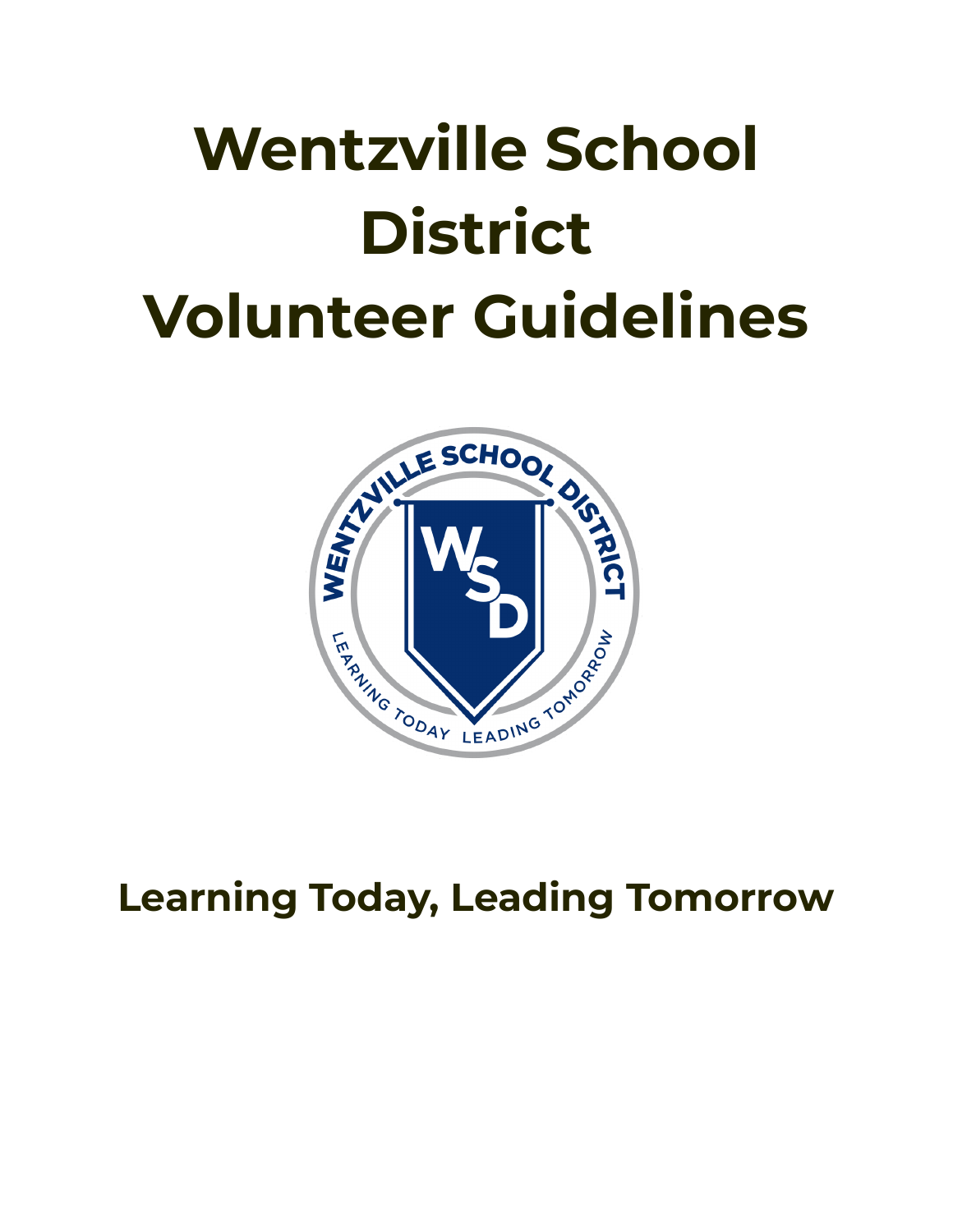### **School Volunteers – A Valued Part of the Education Equation -**

The Wentzville School District Board of Education believes that the use of volunteers within the school, whether during or after regular school hours, enhances the educational process not only for students, but also for the total community. The use of volunteers provides additional support personnel for the classroom, promotes community-school cooperation in facilitating the learning process, increases community support, and provides for individuals who have expertise in various areas to be used as resource persons and on advisory committees.

The Wentzville School District values parents, guardians, and community members who take the time and effort to volunteer in our schools. Volunteers are an important resource that help our teachers, administrators and support staff better serve our students. The District also strives to ensure that the volunteers in our schools are screened to help maintain the safety of our students and staff.

In this handbook, you will find the information and forms that are required of all volunteers.

#### **What Is A Volunteer?**

Volunteers in the Wentzville School District come from many different areas in our community, whether a parent or grandparent helping in the classroom, to coaches, mentors and community professionals that share their expertise with special projects and team/activities or other student-oriented groups that support our curriculum and student learning goals. It is the partnership between community and district staff that works to enrich and support the learning and developmental experiences of each student.

*Volunteers* are defined as individuals who will be in the school to:

- Work with students individually or in small groups under the supervision of the teacher or staff member
- Work inside the school, assisting staff with projects (PTA/PTO Officers, etc.)
- Work/organize field day activities
- Be a room parent, organize class parties
- Attend field trips work with students individually or in small groups under the supervision of the teacher or staff member

*Visitors* are also welcome, and are defined as any individual who will be in the school to:

● Eat lunch with your child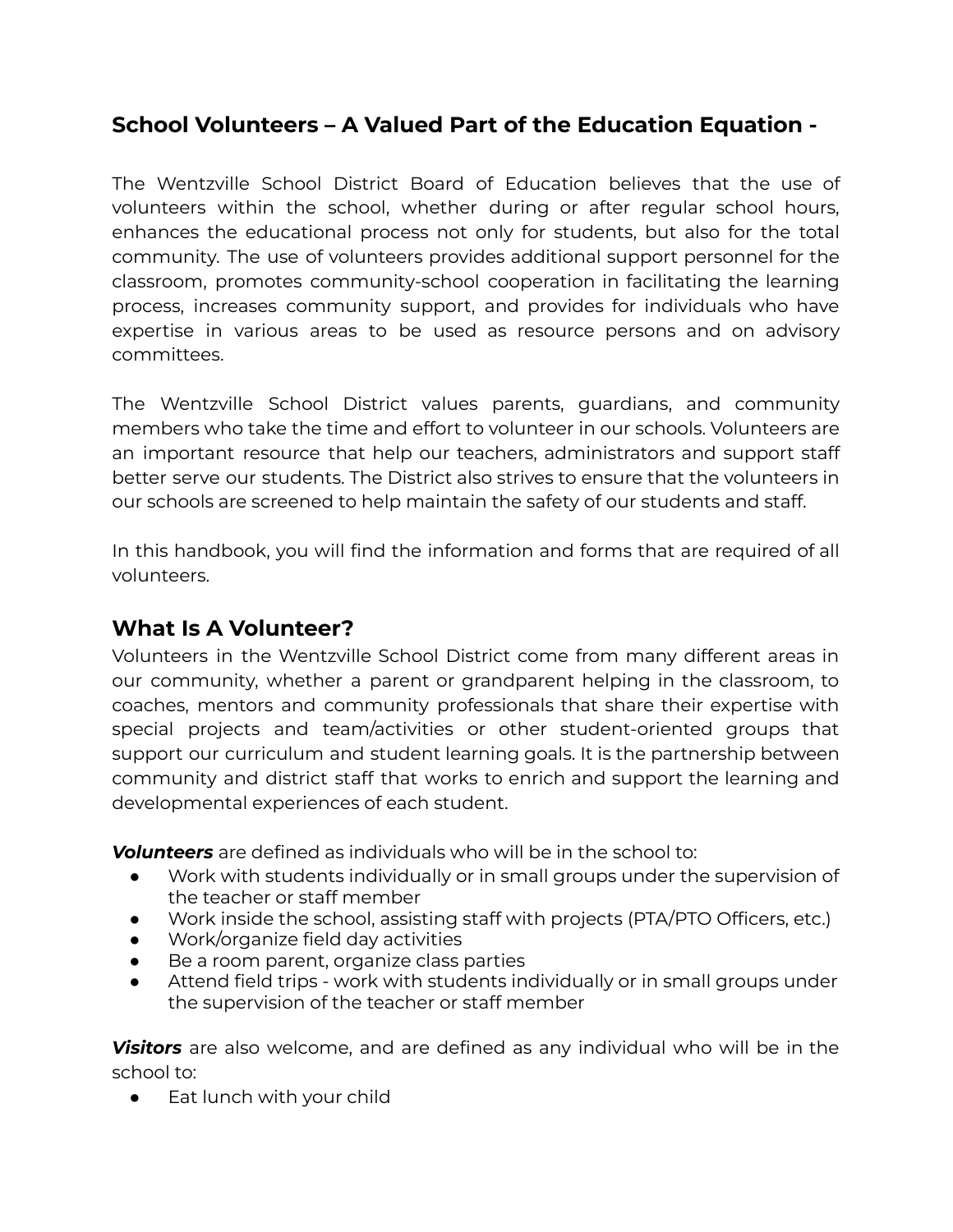- Attend a class party
- Attend assemblies
- Be a guest speaker

All visitors are required to check in to our buildings using Raptor, the new visitor management system designed to assist with building security. You will need to use your valid personal ID (driver's license) to enter the building.

#### **Who May Volunteer?**

Selection and recruitment of volunteers are completed at the local school level. Interested individuals should contact the building principal or designee. The volunteer's interest and abilities are considered when making assignments.

The use of volunteers is encouraged and promoted through the WSD Administrative Center and the schools. Volunteers shall be screened through the Missouri Family Care Safety Registry and must be acceptable to the administrator. The assignment of volunteers shall be done by the principal or designee and must be acceptable to the teacher. The continuation of the services shall be at the discretion of the administrator. Your approved volunteer status is accessible district-wide; *you only need to turn in your forms to one WSD school.*

Volunteers will not be discriminated against in relation to age, race, color, creed, religion, national origin, sex or marital status. The Wentzville School District is prohibited from discriminatory practices by the Title VI and Title VII of the Civil Rights Act of 1972, Section 504, and various other state laws and regulations.

In accordance with Missouri State law, persons listed on the sex offender registry may not be present in any school building, on district property, in any district vehicle utilized to transport students, or be present at school activities at any time.

Volunteers are bound by the same code of ethics and all applicable laws as the professional staff. You may view all of our **Board of [Education](https://www.wentzville.k12.mo.us/domain/455) policies regarding [volunteers](https://www.wentzville.k12.mo.us/domain/455) on our website** on the Board of Education tab found under "About Our District" and select "Policies and Regulations" from the drop-down menu.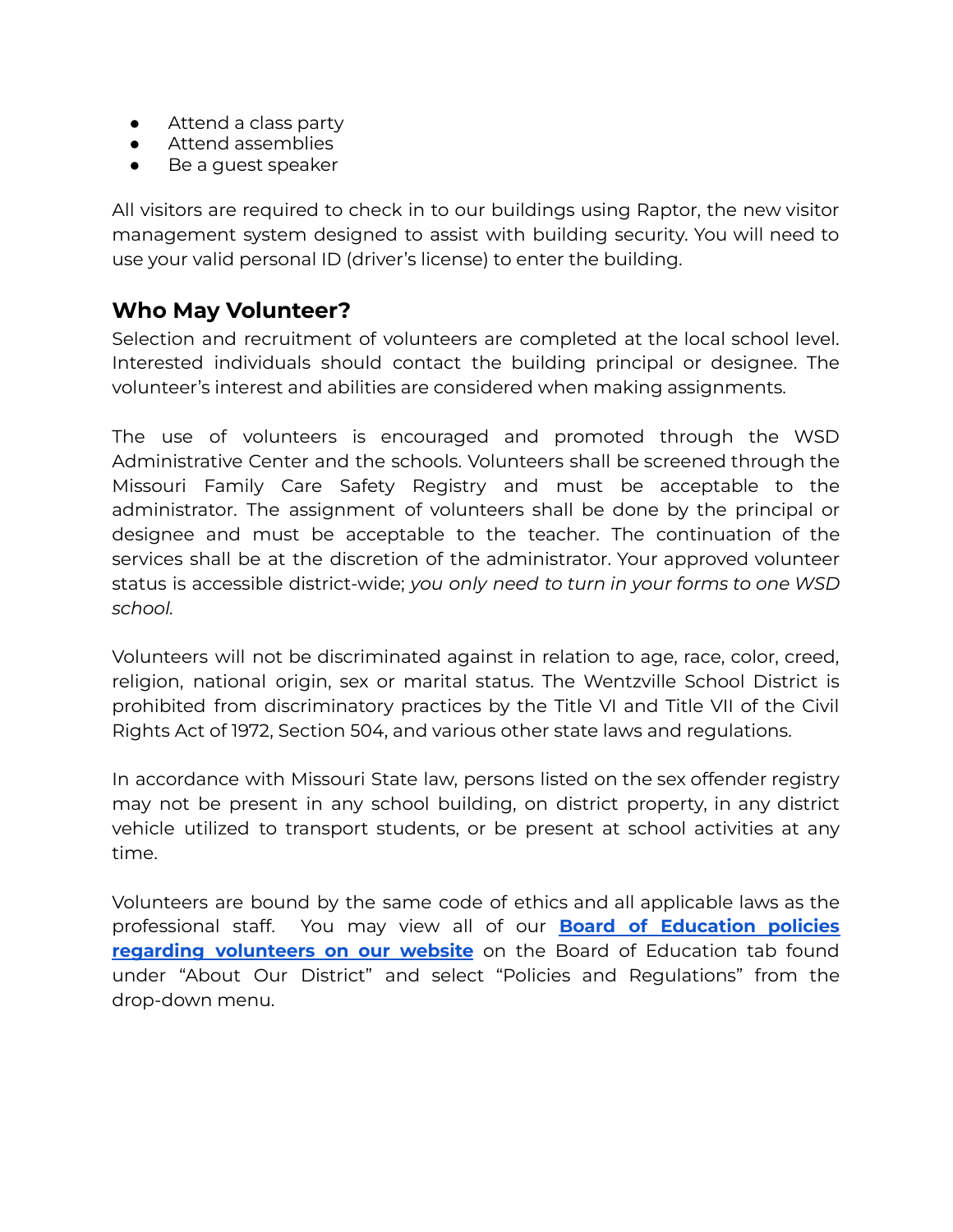### **I Want To Volunteer! How Do I Get Approved?**

#### **Level 1 Volunteer**

Volunteers will need to complete a new registration process as the former process is no longer available to us through the state of Missouri. This process is called the Missouri Family Care Safety Registry (FCSR). It provides a more extensive background check than our Raptor system, and is needed for volunteers who spend more individual time with students than our visitors.

Missouri's Family Care Safety Registry (FCSR) was established by law to promote family and community safety. The registry helps to protect children, seniors, and people with disabilities. Due to changes at the state level, the FCSR is now being used in place of the Child Abuse and Neglect form to access background information on potential volunteers for the Wentzville School District.

- The Family Care Safety Registry requires volunteers to complete an online registration process that involves a one-time, lifetime fee of \$15.25
- The registration and fee will be the responsibility of the volunteer
- The online registration process can be found at **[FCSR-BSEES](https://healthapps.dhss.mo.gov/BSEES/Main.aspx?sk=SK1765730116) - MO.gov**. (NOTE: This registration process CANNOT be completed on a mobile browser/device.) Details on how to register can be found on the **WSD [Volunteer Registration Forms](https://www.wentzville.k12.mo.us/cms/lib/MO02202303/Centricity/domain/88/volunteers/2021.2022%20WSD%20Volunteer%20Forms%20A.B_Writeable_Updated.pdf)**
- New WSD Volunteer Registration forms will be required each school year to run a current background screening if you would like to participate in volunteer opportunities

Once the online portion is complete, paper WSD Volunteer [Registration](https://www.wentzville.k12.mo.us/cms/lib/MO02202303/Centricity/domain/88/volunteers/2021.2022%20WSD%20Volunteer%20Forms%20A.B_Writeable_Updated.pdf) **[Form](https://www.wentzville.k12.mo.us/cms/lib/MO02202303/Centricity/domain/88/volunteers/2021.2022%20WSD%20Volunteer%20Forms%20A.B_Writeable_1.pdf) A and Form B** must be completed and submitted to your student's school. Please note, the wait time for the FCSR registration to be processed and for the District to be notified can be up to two weeks. We recommend completing this process as early as possible. **Your approved volunteer status is accessible district-wide;** *you only need to turn in your forms to one WSD school.*

#### **Level 2 Volunteer**

Any volunteer/mentor who will be traveling with a student group for an overnight trip or working closely one-on-one with students (such as volunteer coaches or advisors) must also submit to an FBI/Highway Patrol Background check which includes fingerprinting. The cost is \$41.75, paid by the applicant. Your completed fingerprint check is good for five (5) years. Please allow a minimum of 2 weeks